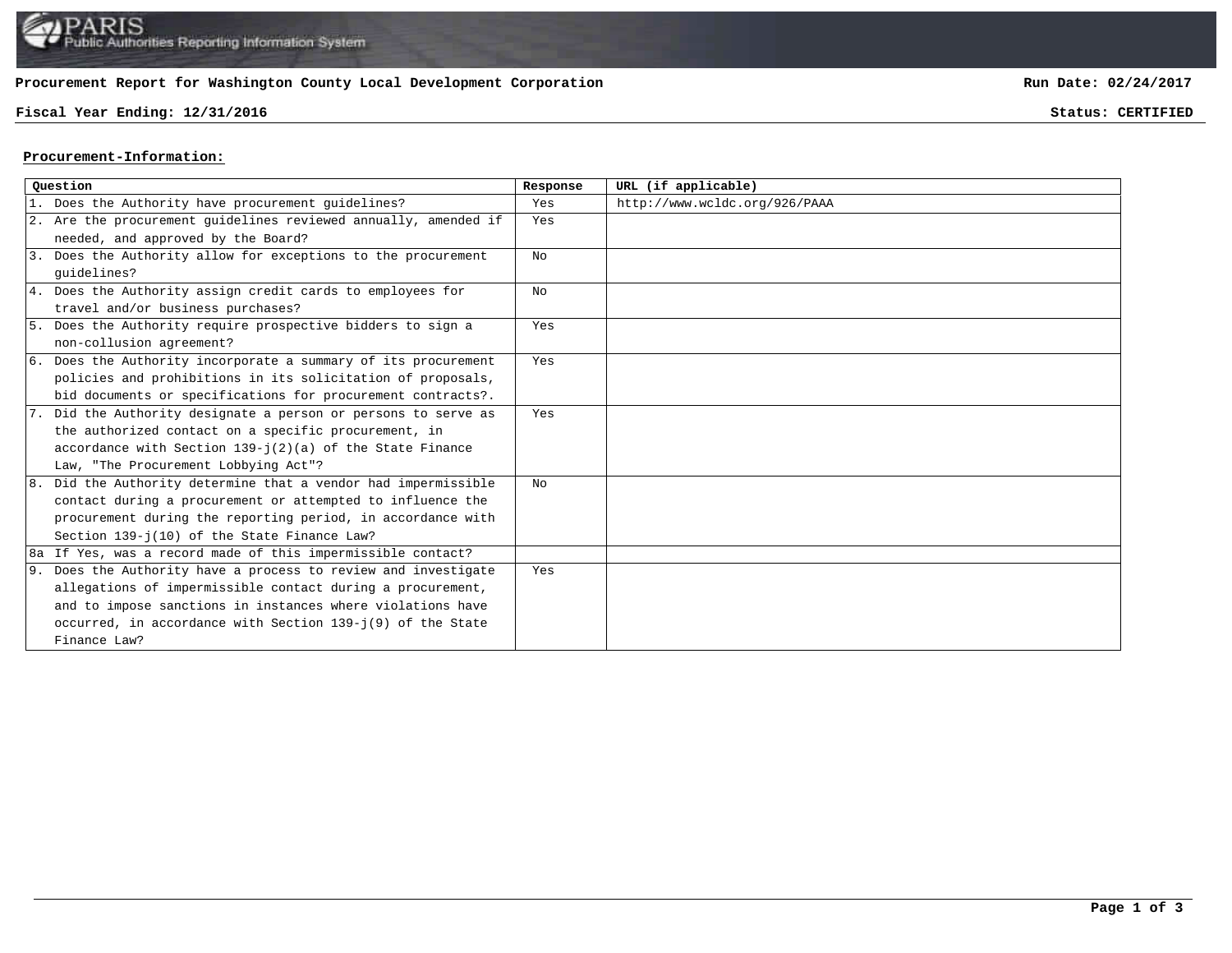**Procurement Report for Washington County Local Development Corporation**

**Run Date: 02/24/2017**

**Fiscal Year Ending: 12/31/2016 Status: CERTIFIED**

**Procurement Transactions Listing:**

This Authority has indicated that it has no Procurement Transactions for the reporting period.